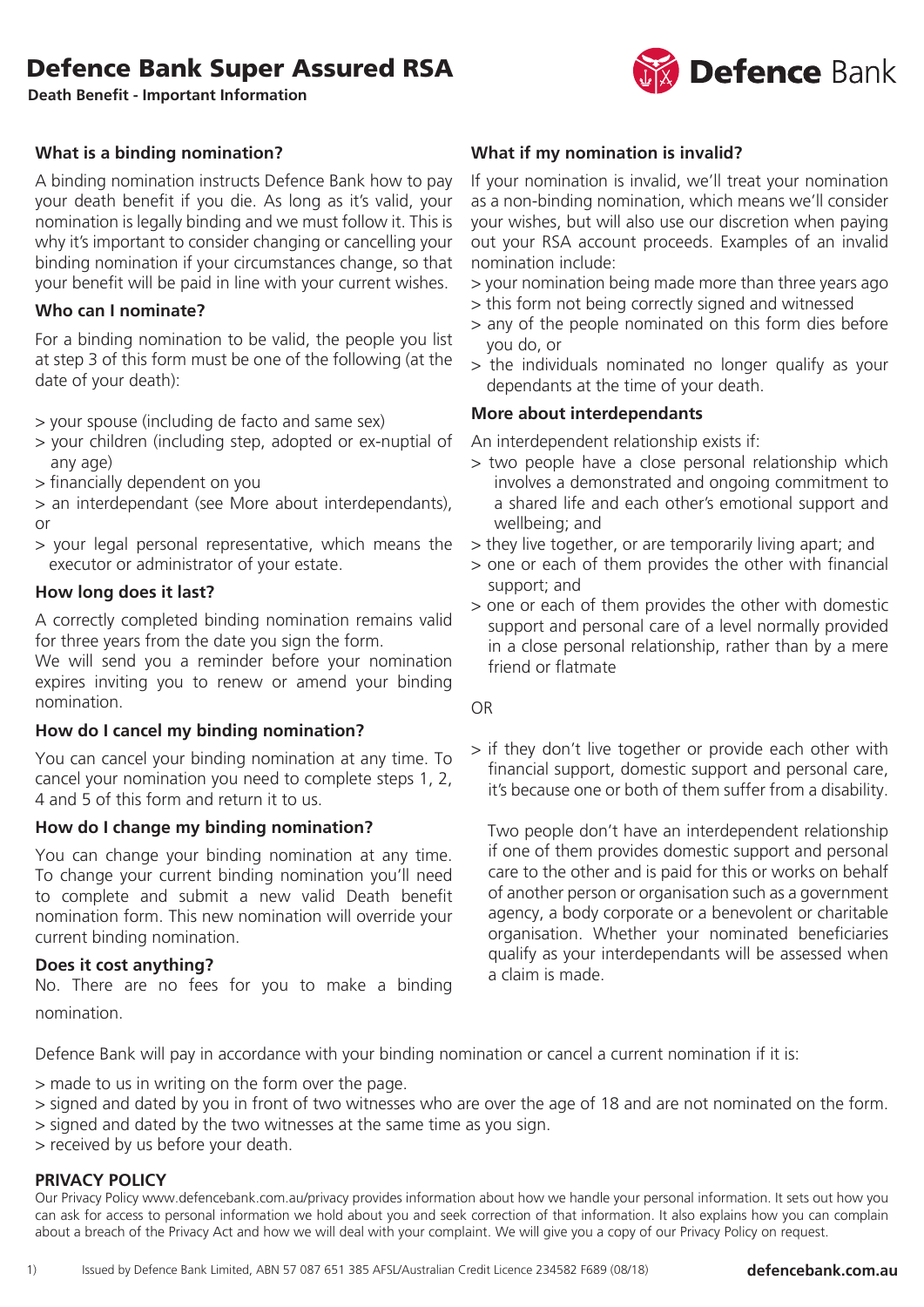

Death benefit nomination - lump sum benefits only\*

| Instructions (Read Carefully)                                                                                                                                                                                                                                     |                                                               |  |  |  |  |  |
|-------------------------------------------------------------------------------------------------------------------------------------------------------------------------------------------------------------------------------------------------------------------|---------------------------------------------------------------|--|--|--|--|--|
| Defence Bank Super Assured Retirement Savings Account Product Disclosure Statement (PDS) should be read and understood prior to completion<br>of this form. You should also consider the Defence Bank RSA - Death Benefit Fact Sheet which accompanies this form. |                                                               |  |  |  |  |  |
| If you nominated a reversionary beneficiary on your RSA account based pension, contact us prior to completing this form to discuss your options.                                                                                                                  |                                                               |  |  |  |  |  |
| Other important information:                                                                                                                                                                                                                                      |                                                               |  |  |  |  |  |
| Please use a black or blue pen                                                                                                                                                                                                                                    | Once completed send the original document to:                 |  |  |  |  |  |
| Please use BLOCK letters                                                                                                                                                                                                                                          | <b>Defence Bank Super Assured RSA</b>                         |  |  |  |  |  |
| Please place a tick in boxes where required                                                                                                                                                                                                                       | PO Box 14537                                                  |  |  |  |  |  |
| This form will not be accepted if:                                                                                                                                                                                                                                | Melbourne VIC 8001                                            |  |  |  |  |  |
| Incorrect membership number is given<br>٠                                                                                                                                                                                                                         | <b>OR</b>                                                     |  |  |  |  |  |
| More than one RSA holder number has been nominated per form<br>$\bullet$                                                                                                                                                                                          | You may visit any of our Defence Bank branches Australia wide |  |  |  |  |  |
| For more information call 1800 979 188<br>Errors have been made on the form, even if it is corrected in any manner<br>٠                                                                                                                                           |                                                               |  |  |  |  |  |
| The account holder has passed away<br>$\bullet$                                                                                                                                                                                                                   |                                                               |  |  |  |  |  |
| Step 1 - Member details                                                                                                                                                                                                                                           |                                                               |  |  |  |  |  |
| RSA Holder Number:                                                                                                                                                                                                                                                | Title:                                                        |  |  |  |  |  |
| Given Name/s:                                                                                                                                                                                                                                                     | Surname:                                                      |  |  |  |  |  |
| Date of Birth:                                                                                                                                                                                                                                                    |                                                               |  |  |  |  |  |
| Address:                                                                                                                                                                                                                                                          |                                                               |  |  |  |  |  |
| Suburb:                                                                                                                                                                                                                                                           | State:<br>Postcode:                                           |  |  |  |  |  |
| Country (if not Australia):                                                                                                                                                                                                                                       |                                                               |  |  |  |  |  |
| Contact Number:                                                                                                                                                                                                                                                   | Email:                                                        |  |  |  |  |  |

## Step 2 - Death benefit nomination

Please select ONE of the following nominations that apply to you. By completing this form, you are overriding any previous death benefit nomination you may have made, unless you specify otherwise.

Note: Nominations cannot be made under a Power of Attorney.

 $\Box$  I wish to revoke my existing death benefit nomination

If your existing death benefit nomination is binding, step 5 of this form must also be completed by two witnesses who see you sign and date the form.

Non-Binding Death Benefit Nomination

If you make a non-binding death benefit nomination, it is at Defence Bank's discretion how your benefit is paid in the event of your death. However, your nomination may be taken into account. You will not need to complete step 5 of this form.

#### Binding Death Benefit Nomination

Defence Bank must pay your benefit in the event of your death to the person(s) or your Legal Personal Representative/Estate you have nominated, provided that your nomination is valid and effective at the date of your death.

You need to complete each section of this form. Step 5 of this form must also be completed by two witnesses who see you sign and date the form.

If this form is not completed correctly, we will treat your death benefit nomination as non-binding. We will advise you if this happens. Your nomination will also be treated as non-binding until a fully completed and signed form is received by Defence Bank. A valid binding nomination expires after three years. Please note, the validity and effectiveness of a binding nomination is only fully assessed in the event of death.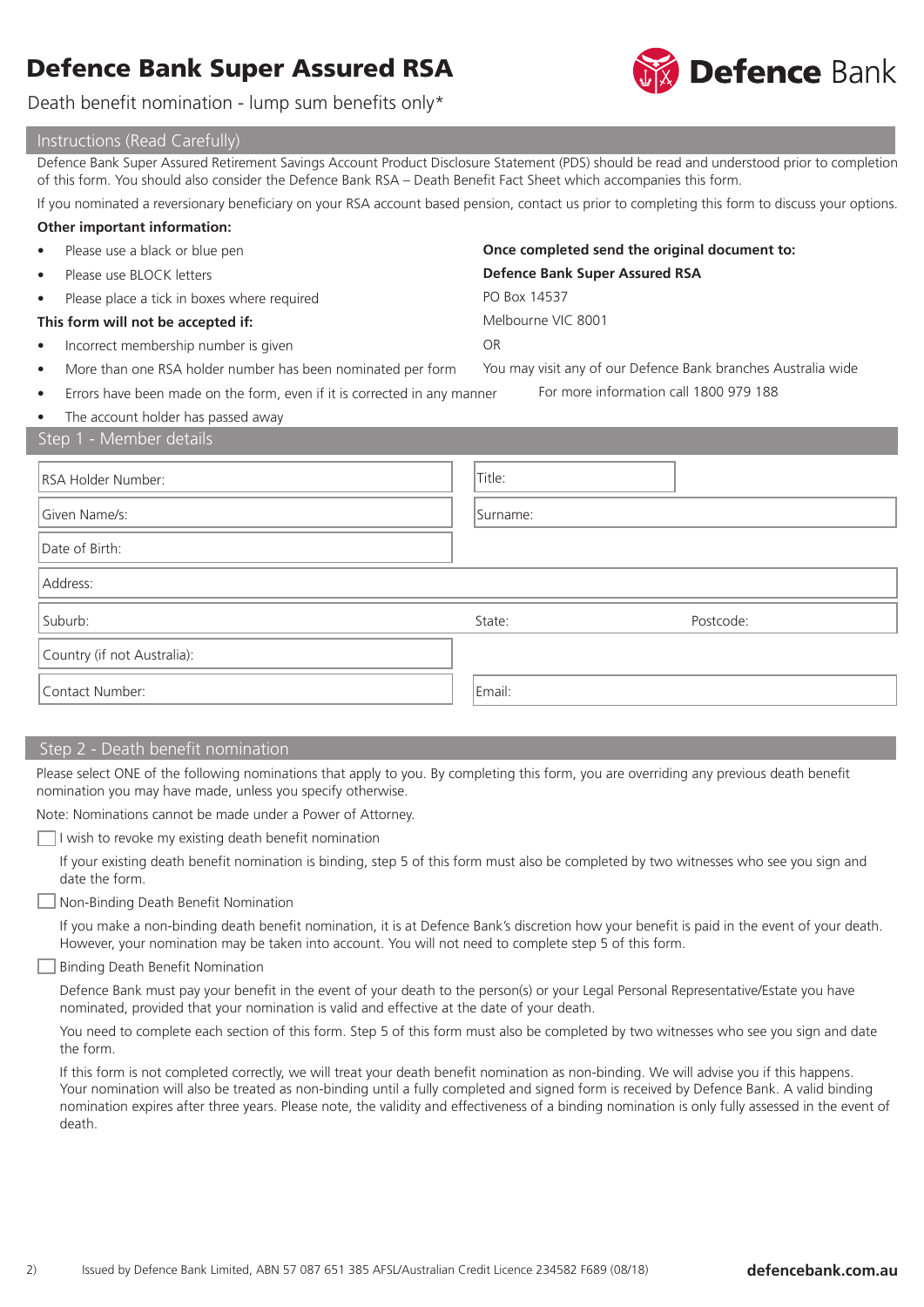

### Step 3 - Beneficiary details

You can only nominate your Legal Personal Representative/Estate or person(s) who is a 'dependant' to receive your death benefit. Please choose ONE option below:

Nominating Legal Personal Representative/Estate

If you tick this box, you don't need to complete anything further in this section.

100% Legal Representative/Estate

OR

#### Nominating Your Beneficiaries

You can nominate more than one beneficiary; however, the total nominations must equal 100%.

A dependant includes:

- Your spouse (including de-facto spouse).
- Your children (including an adopted child, a step-child or an ex-nuptial child, child of your spouse).
- Anyone who is financially dependent on you at the time of your death; or
- anyone with whom you have an interdependency relationship with at the time of your death.

The assessment of whether a person is a dependant is made after your death is notified to Defence Bank.

### **1. Full name of Beneficiary**

### **2. Full name of Beneficiary**

| Given Name/s:               |                              |      | Given Name/s:               |                              |      |  |  |
|-----------------------------|------------------------------|------|-----------------------------|------------------------------|------|--|--|
| Surname:                    |                              |      | Surname:                    |                              |      |  |  |
| Address:                    |                              |      | Address:                    |                              |      |  |  |
| Suburb:                     |                              |      | Suburb:                     |                              |      |  |  |
| State:                      | Postcode:                    |      | Postcode:<br>State:         |                              |      |  |  |
| Country (if not Australia): |                              |      | Country (if not Australia): |                              |      |  |  |
| Date of Birth:              |                              |      | Date of Birth:              |                              |      |  |  |
| Relationship:               |                              |      | Relationship:               |                              |      |  |  |
| Gender:                     | Proportion of total benefit: | $\%$ | Gender:                     | Proportion of total benefit: | $\%$ |  |  |

### **3. Full name of Beneficiary**

### **4. Full name of Beneficiary**

| Given Name/s:               |                              |               | Given Name/s:               |                              |      |  |
|-----------------------------|------------------------------|---------------|-----------------------------|------------------------------|------|--|
| Surname:                    |                              |               | Surname:                    |                              |      |  |
| Address:                    |                              |               | Address:                    |                              |      |  |
| Suburb:                     |                              |               | Suburb:                     |                              |      |  |
| State:                      | Postcode:                    |               | Postcode:<br>State:         |                              |      |  |
| Country (if not Australia): |                              |               | Country (if not Australia): |                              |      |  |
| Date of Birth:              |                              |               | Date of Birth:              |                              |      |  |
| Relationship:               |                              |               | Relationship:               |                              |      |  |
| Gender:                     | Proportion of total benefit: | $\frac{0}{0}$ | Gender:                     | Proportion of total benefit: | $\%$ |  |